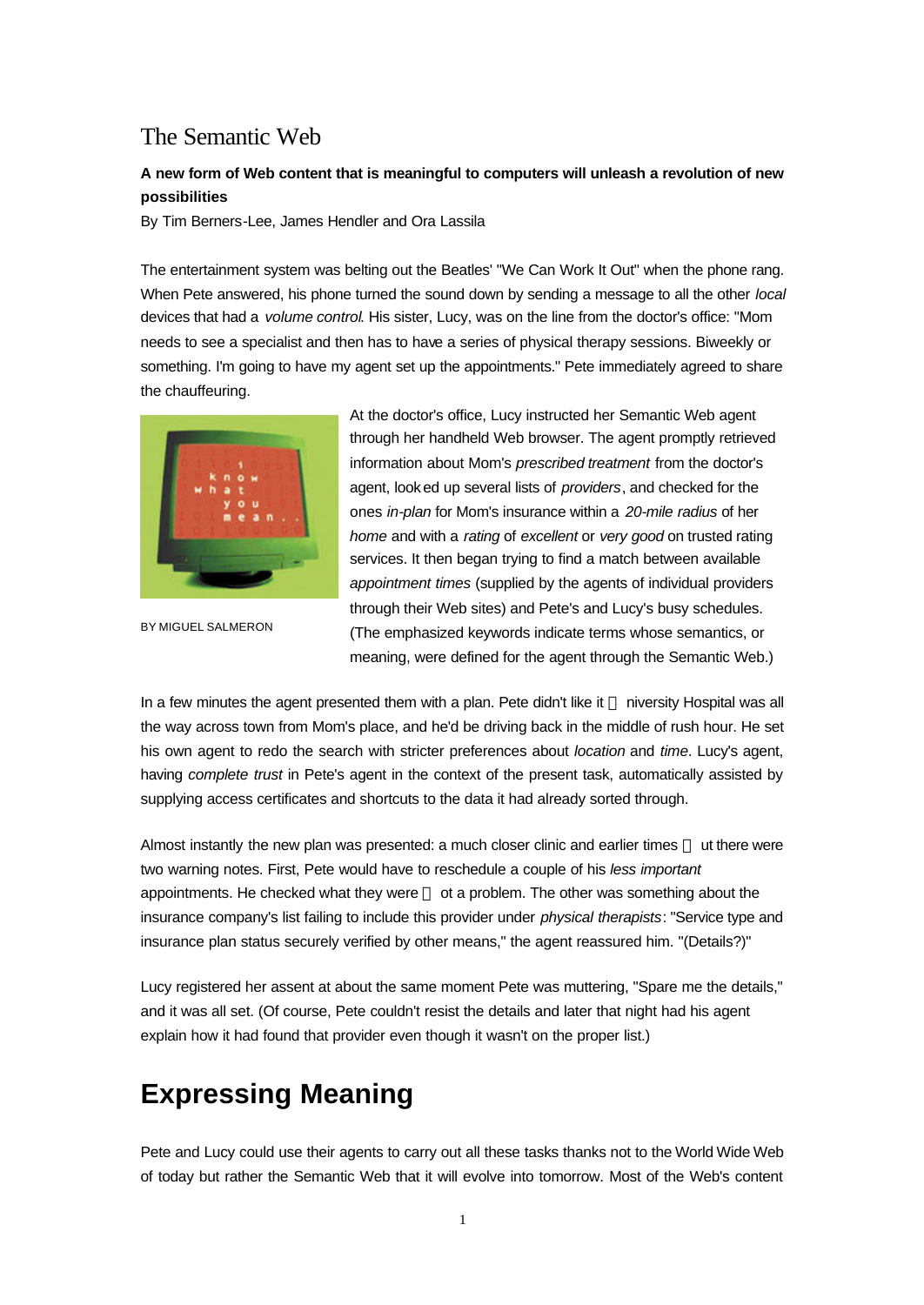today is designed for humans to read, not for computer programs to manipulate meaningfully. Computers can adeptly parse Web pages for layout and routine processing ere a header, there a link to another page ut in general, computers have no reliable way to process the semantics: this is the home page of the Hartman and Strauss Physio Clinic, this link goes to Dr. Hartman's curriculum vitae.

The Semantic Web will bring structure to the meaningful content of Web pages, creating an environment where software agents roaming from page to page can readily carry out sophisticated tasks for users. Such an agent coming to the clinic's Web page will know not just that the page has keywords such as "treatment, medicine, physical, therapy" (as might be encoded today) but also that Dr. Hartman *works* at this *clinic* on *Mondays*, *Wednesdays* and *Fridays* and that the script takes a *date range* in *yyyy-mm-dd format* and returns *appointment times*. And it will "know" all this without needing artificial intelligence on the scale of 2001's Hal or Star Wars's C-3PO. Instead these semantics were encoded into the Web page when the clinic's office manager (who never took Comp Sci 101) massaged it into shape using off-the-shelf software for writing Semantic Web pages along with resources listed on the Physical Therapy Association's site.

The Semantic Web is not a separate Web but an extension of the current one, in which information is given well-defined meaning, better enabling computers and people to work in cooperation. The first steps in weaving the Semantic Web into the structure of the existing Web are already under way. In the near future, these developments will usher in significant new functionality as machines become much better able to process and "understand" the data that they merely display at present.

The essential property of the World Wide Web is its universality. The power of a hypertext link is that "anything can link to anything." Web technology, therefore, must not discriminate between the scribbled draft and the polished performance, between commercial and academic information, or among cultures, languages, media and so on. Information varies along many axes. One of these is the difference between information produced primarily for human consumption and that produced mainly for machines. At one end of the scale we have everything from the five-second TV commercial to poetry. At the other end we have databases, programs and sensor output. To date, the Web has developed most rapidly as a medium of documents for people rather than for data and information that can be processed automatically. The Semantic Web aims to make up for this.

Like the Internet, the Semantic Web will be as decentralized as possible. Such Web-like systems generate a lot of excitement at every level, from major corporation to individual user, and provide benefits that are hard or impossible to predict in advance. Decentralization requires compromises: the Web had to throw away the ideal of total consistency of all of its interconnections, ushering in the infamous message "Error 404: Not Found" but allowing unchecked exponential growth.

### **Knowledge Representation**

For the semantic web to function, computers must have access to structured collections of information and sets of inference rules that they can use to conduct automated reasoning. Artificial-intelligence researchers have studied such systems since long before the Web was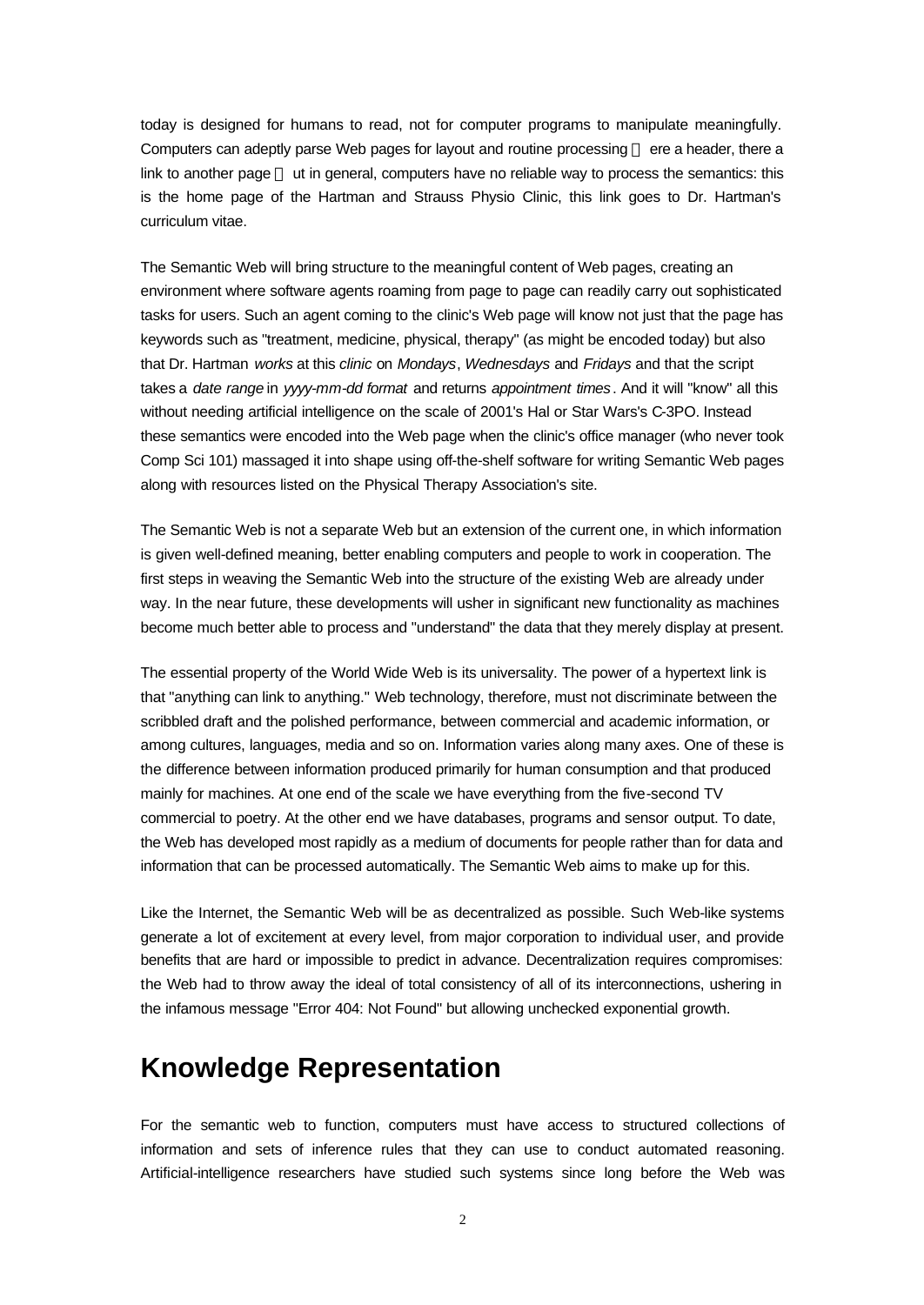developed. Knowledge representation, as this technology is often called, is currently in a state comparable to that of hypertext before the advent of the Web: it is clearly a good idea, and some very nice demonstrations exist, but it has not yet changed the world. It contains the seeds of important applications, but to realize its full potential it must be

linked into a single global system.

Traditional knowledge-representation systems typically have been centralized, requiring everyone to share exactly the same definition of common concepts such as "parent" or "vehicle." But central control is stifling, and increasing the size and scope of such a system rapidly becomes unmanageable.





BY MIGUEL SALMERON

#### WEB SEARCHES TODAY

useful also encompasses unanswerable questions, much like sophisticated versions of the basic paradox "This sentence is false." To avoid such problems, traditional knowledge-representation systems generally each had their own narrow and idiosyncratic set of rules for making inferences about their data. For example, a genealogy system, acting on a database of family trees, might include the rule "a wife of an uncle is an aunt." Even if the data could be transferred from one system to another, the rules, existing in a completely different form, usually could not.

Semantic Web researchers, in contrast, accept that paradoxes and unanswerable questions are a price that must be paid to achieve versatility. We make the language for the rules as expressive as needed to allow the Web to reason as widely as desired. This philosophy is similar to that of the conventional Web: early in the Web's development, detractors pointed out that it could never be a well-organized library; without a central database and tree structure, one would never be sure of finding everything. They were right. But the expressive power of the system made vast amounts of information available, and search engines (which would have seemed quite impractical a decade ago) now produce remarkably complete indices of a lot of the material out there. The challenge of the Semantic Web, therefore, is to provide a language that expresses both data and rules for reasoning about the data and that allows rules from any existing knowledge-representation system to be exported onto the Web.

Adding logic to the Web he means to use rules to make inferences, choose courses of action and answer questions s the task before the Semantic Web community at the moment. A mixture of mathematical and engineering decisions complicate this task. The logic must be powerful enough to describe complex properties of objects but not so powerful that agents can be tricked by being asked to consider a paradox. Fortunately, a large majority of the information we want to express is along the lines of "a hex-head bolt is a type of machine bolt," which is readily written in existing languages with a little extra vocabulary.

Two important technologies for developing the Semantic Web are already in place: eXtensible Markup Language (XML) and the Resource Description Framework (RDF). XML lets everyone create their own tags idden labels such as or that annotate Web pages or sections of text on a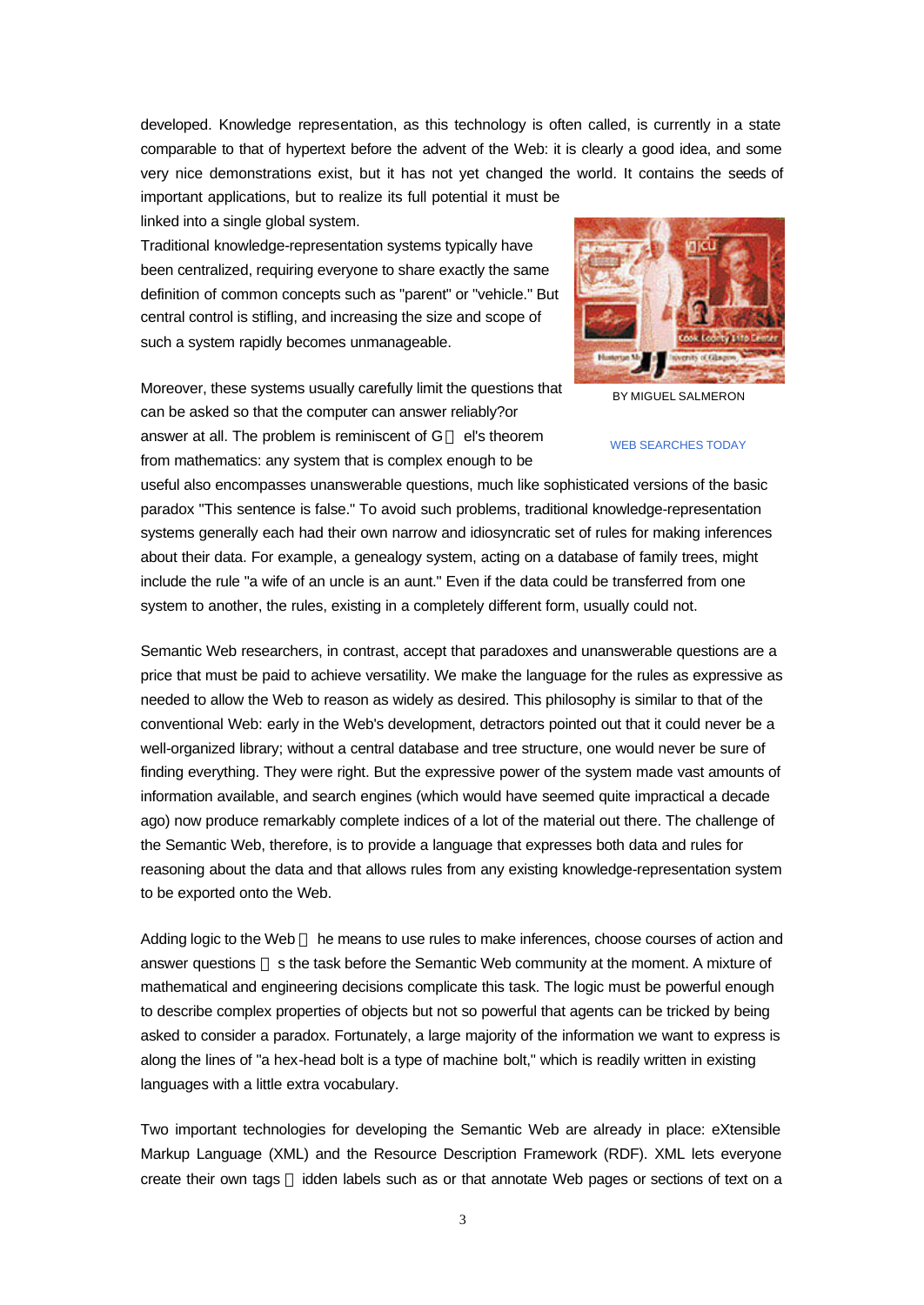page. Scripts, or programs, can make use of these tags in sophisticated ways, but the script writer has to know what the page writer uses each tag for. In short, XML allows users to add arbitrary structure to their documents but says nothing

about what the structures mean.

Meaning is expressed by RDF, which encodes it in sets of triples, each triple being rather like the subject, verb and object of an elementary sentence. These triples can be written using XML tags. In RDF, a document

The Semantic Web will enable machines to COMPREHEND semantic documents and data, not human speech and writings.

makes assertions that particular things (people, Web pages or whatever) have properties (such as "is a sister of," "is the author of") with certain values (another person, another Web page). This structure turns out to be a natural way to describe the vast majority of the data processed by machines. Subject and object are each identified by a Universal Resource Identifier (URI), just as used in a link on a Web page. (URLs, Uniform Resource Locators, are the most common type of URI.) The verbs are also identified by URIs, which enables anyone to define a new concept, a new verb, just by defining a URI for it somewhere on the Web.

Human language thrives when using the same term to mean somewhat different things, but automation does not. Imagine that I hire a clown messenger service to deliver balloons to my customers on their birthdays. Unfortunately, the service transfers the addresses from my database to its database, not knowing that the "addresses" in mine are where bills are sent and that many of them are post office boxes. My hired clowns end up entertaining a number of postal workers necessarily a bad thing but certainly not the intended effect. Using a different URI for each specific concept solves that problem. An address that is a mailing address can be distinguished from one that is a street address, and both can be distinguished from an address that is a speech.

The triples of RDF form webs of information about related things. Because RDF uses URIs to encode this information in a document, the URIs ensure that concepts are not just words in a document but are tied to a unique definition that everyone can find on the Web. For example, imagine that we have access to a variety of databases with information about people, including their addresses. If we want to find people living in a specific zip code, we need to know which fields in each database represent names and which represent zip codes. RDF can specify that "(field 5 in database A) (is a field of type) (zip code)," using URIs rather than phrases for each term.

# **Ontologies**

Of course, this is not the end of the story, because two databases may use different identifiers for what is in fact the same concept, such as *zip code*. A program that wants to compare or combine information across the two databases has to know that these two terms are being used to mean the same thing. Ideally, the program must have a way to discover such common meanings for whatever databases it encounters.

A solution to this problem is provided by the third basic component of the Semantic Web, collections of information called ontologies. In philosophy, an ontology is a theory about the nature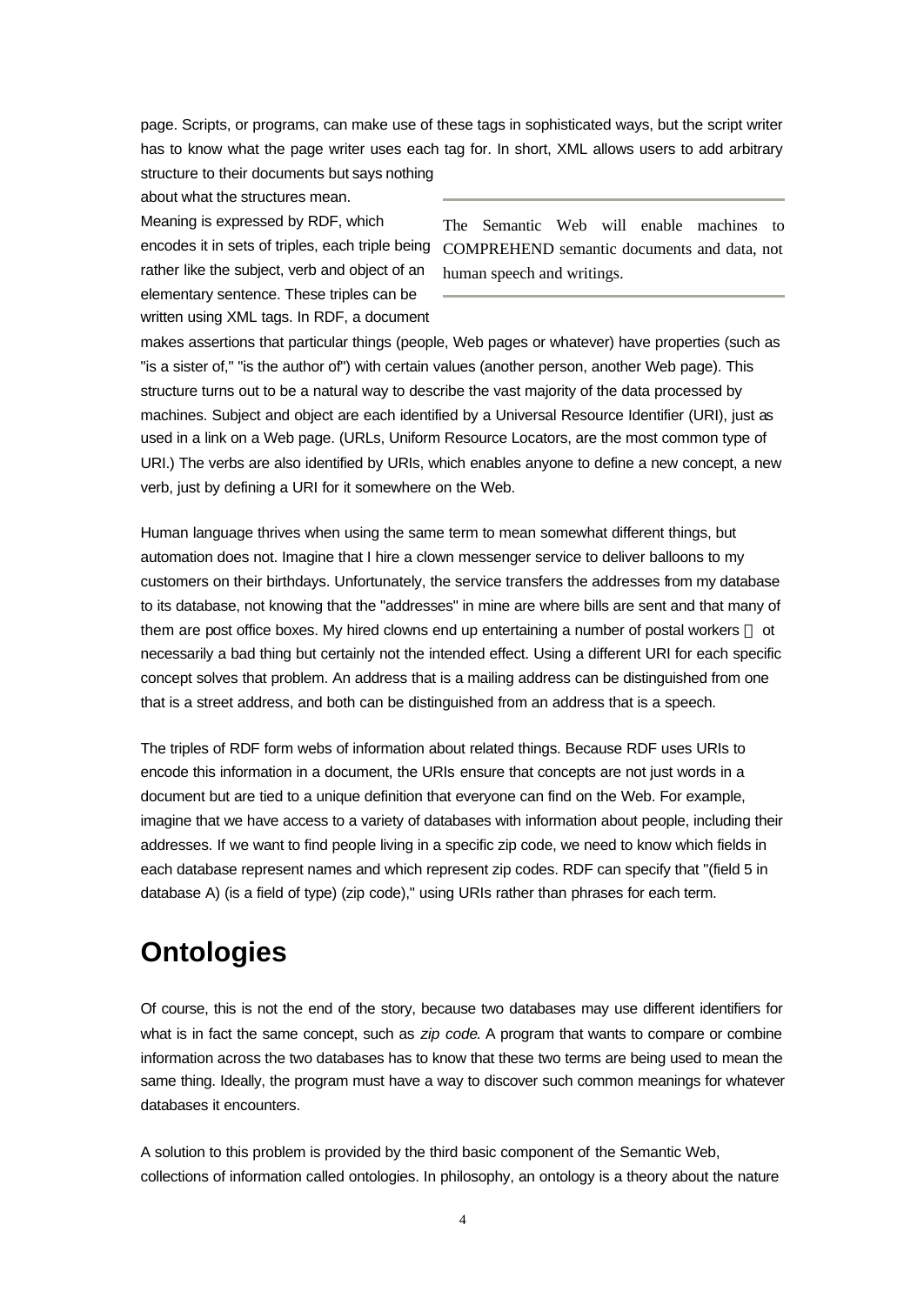of existence, of what types of things exist; ontology as a discipline studies such theories. Artificial-intelligence and Web researchers have co-opted the term for their own jargon, and for them an ontology is a document or file that formally defines the relations among terms. The most typical kind of ontology for the Web has a taxonomy and a set of inference rules.

The taxonomy defines classes of objects and relations among them. For example, an *address* may be defined as a type of *location*, and *city codes* may be defined to apply only to *locations* , and so on. Classes, subclasses and relations among entities are a very powerful tool for Web use. We can express a large number of relations among entities by assigning properties to classes and allowing subclasses to inherit such properties. If *city codes* must be of type *city* and cities generally have Web sites, we can discuss the Web site assoc iated with a *city code* even if no database links a city code directly to a Web site.

Inference rules in ontologies supply further power. An ontology may express the rule "If a city code is associated with a state code, and an address uses that city code, then that address has the associated state code." A program could then readily deduce, for instance, that a Cornell University address, being in Ithaca, must be in New York State, which is in the U.S., and therefore should be formatted to U.S. standards. The computer doesn't truly "understand" any of this information, but it can now manipulate the terms much more effectively in ways that are useful and meaningful to the human user.

With ontology pages on the Web, solutions to terminology (and other) problems begin to emerge. The meaning of terms or XML codes used on a Web page can be defined by pointers from the page to an ontology. Of course, the same problems as before now arise if I point to an ontology that defines *addresses* as containing a *zip code* and you point to one that uses *postal code*. This kind of confusion can be resolved if ontologies (or other Web services) provide equivalence relations: one or both of our ontologies may contain the information that my zip code is equivalent to your postal code.

Our scheme for sending in the clowns to entertain my customers is partially solved when the two databases point to different definitions of *address*. The program, using distinct URIs for different concepts of address, will not confuse them and in fact will need to discover that the concepts are related at all. The program could then use a service that takes a list of *postal addresses* (defined in the first ontology) and converts it into a list of physical *addresses* (the second ontology) by recognizing and removing post office boxes and other unsuitable addresses. The structure and semantics provided by ontologies make it easier for an entrepreneur to provide such a service and can make its use completely transparent.

Ontologies can enhance the functioning of the Web in many ways. They can be used in a simple fashion to improve the accuracy of Web searches he search program can look for only those pages that refer to a precise concept instead of all the ones using ambiguous keywords. More advanced applications will use ontologies to relate the information on a page to the associated knowledge structures and inference rules. An example of a page marked up for such use is online at http://www.cs.umd.edu/~hendler. If you send your Web browser to that page, you will see the normal Web page entitled "Dr. James A. Hendler." As a human, you can readily find the link to a

5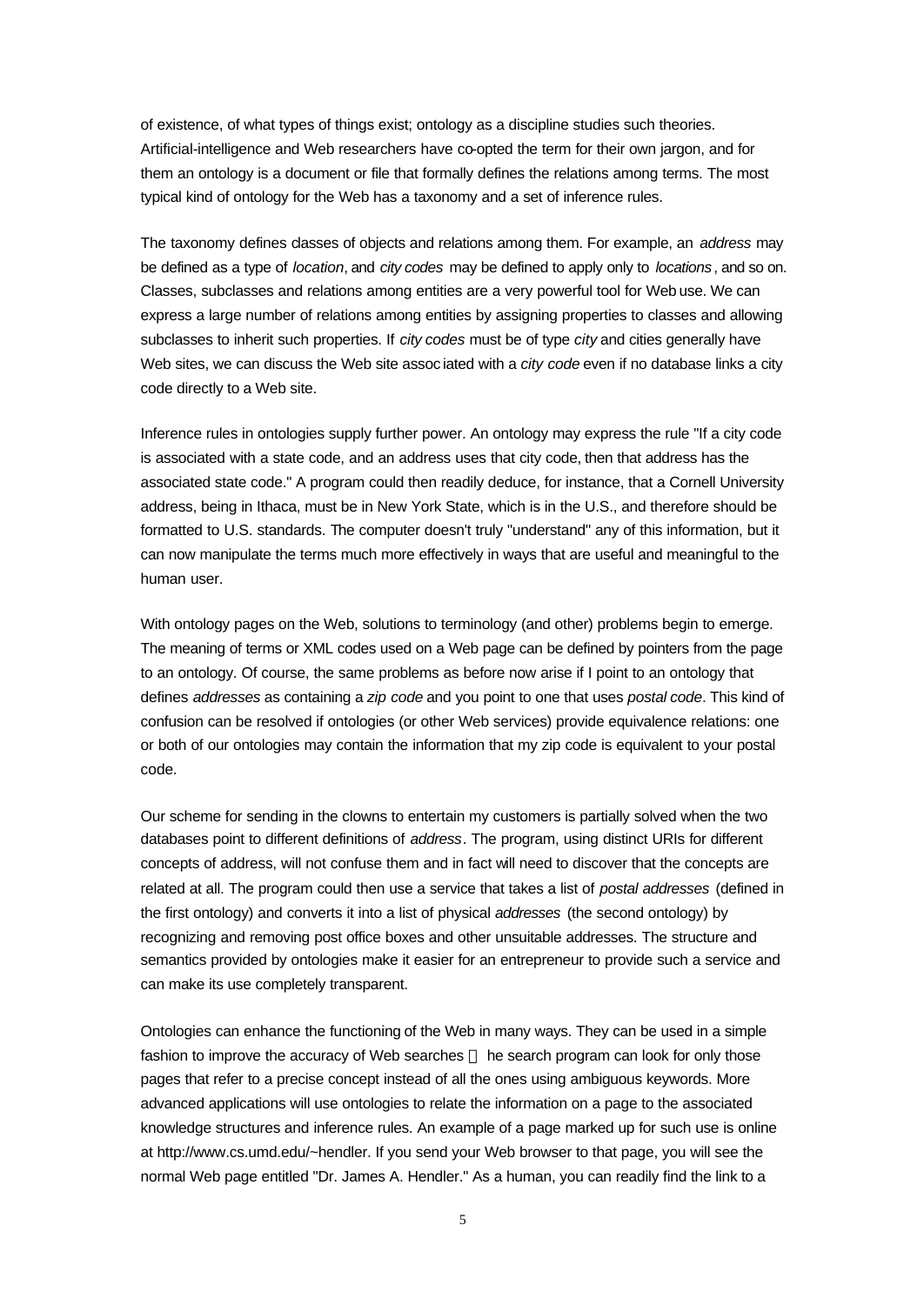short biographical note and read there that Hendler received his Ph.D. from Brown University. A computer program trying to find such information, however, would have to be very complex to guess that this information might be in a biography and to understand the English language used there.

For computers, the page is linked to an ontology page that defines information about computer science departments. For instance, professors work at universities and they generally have doctorates. Further markup on the page (not displayed by the typical Web browser) uses the ontology's concepts to specify that Hendler received his Ph.D. from the entity described at the URI http://www. brown.edu ?the Web page for Brown. Computers can also find that Hendler is a member of a particular research project, has a particular e-mail address, and so on. All that information is readily processed by a computer and could be used to answer queries (such as where Dr. Hendler received his degree) that currently would require a human to sift through the content of various pages turned up by a search engine.

In addition, this markup makes it much easier to develop programs that can tackle complicated questions whose answers do not reside on a single Web page. Suppose you wish to find the Ms. Cook you met at a trade conference last year. You don't remember her first name, but you remember that she worked for one of your clients and that her son was a student at your alma mater. An intelligent search program can sift through all the pages of people whose name is "Cook" (sidestepping all the pages relating to cooks, cooking, the Cook Islands and so forth), find the ones that mention working for a company that's on your list of clients and follow links to Web pages of their children to track down if any are in school at the right place.

# **Agents**



BY MIGUEL SALMERON

### AGENTS

The real power of the Semantic Web will be realized when people create many programs that collect Web content from diverse sources, process the information and exchange the results with other programs. The effectiveness of such software agents will increase exponentially as more machine-readable Web content and automated services (including other agents) become available. The Semantic Web promotes this synergy: even agents that were not expressly designed to work together can transfer data among themselves when the data come with semantics.

An important facet of agents' functioning will be the exchange of "proofs" written in the Semantic Web's unifying language (the language that expresses logical inferences made using rules and information such as those specified by ontologies). For example, suppose Ms. Cook's contact information has been located by an online service, and to your great surprise it places her in Johannesburg. Naturally, you want to check this, so your computer asks the service for a proof of its answer, which it promptly provides by translating its internal reasoning into the Semantic Web's unifying language. An inference engine in your computer readily verifies that this Ms. Cook indeed matches the one you were seeking, and it can show you the relevant Web pages if you still have doubts. Although they are still far from plumbing the depths of the Semantic Web's potential, some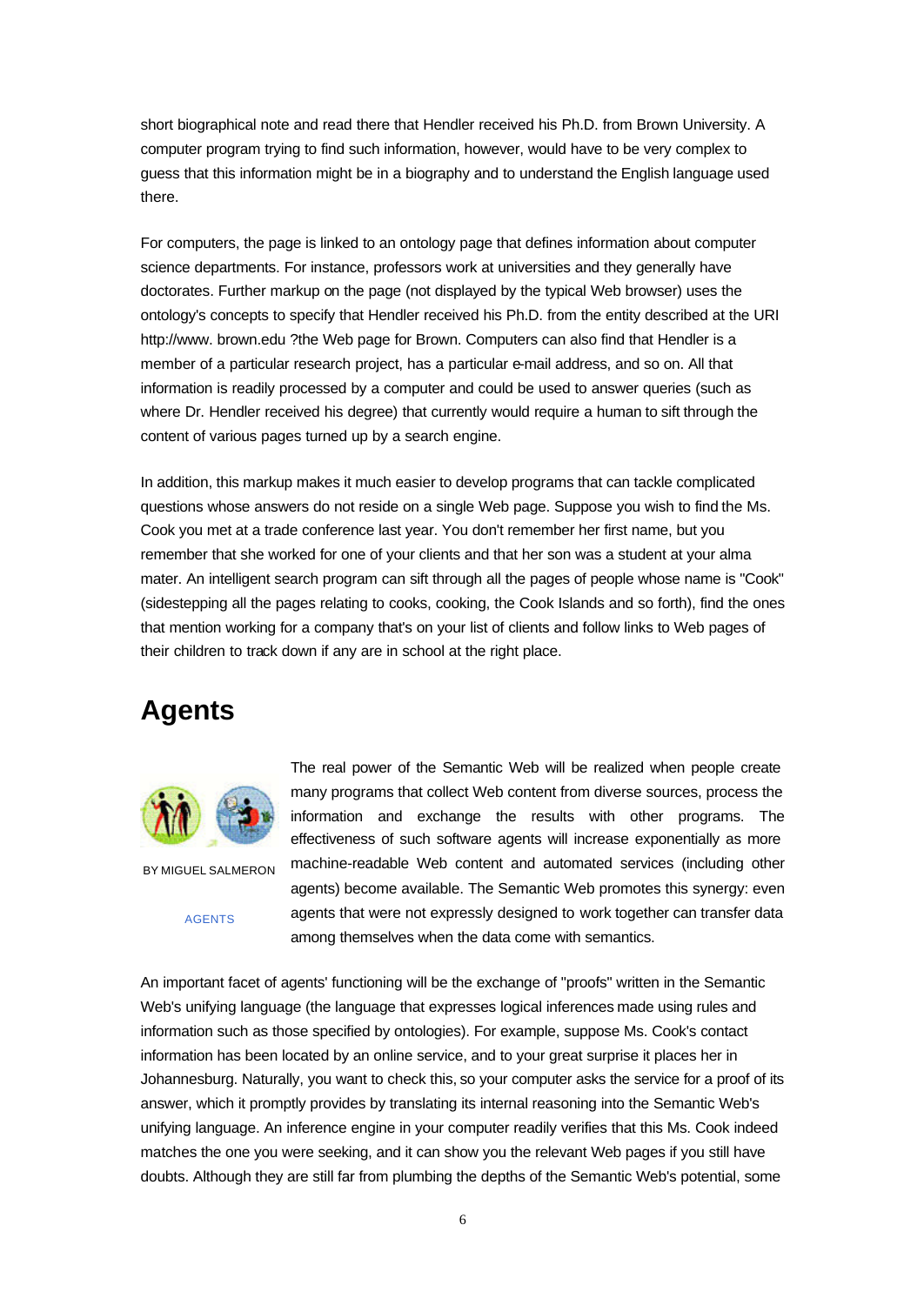programs can already exchange proofs in this way, using the current preliminary versions of the unifying language.

Another vital feature will be digital signatures, which are encrypted blocks of data that computers and agents can use to verify that the attached information has been provided by a specific trusted source. You want to be quite sure that a statement sent to your accounting program that you owe money to an online retailer is not a forgery generated by the computer-savvy teenager next door. Agents should be skeptical of assertions that they read on the Semantic Web until they have checked the sources of information. (We wish more *people* would learn to do this on the Web as it is!)

Many automated Web-based services already exist without semantics, but other programs such as agents have no way to locate one that will perform a specific function. This process, called service discovery, can happen only when there is a common language to describe a service in a way that lets other agents "understand" both the function offered and how to take advantage of it. Services and agents can advertise their function by, for example, depositing such descriptions in directories analogous to the Yellow Pages.

Some low-level service-discovery schemes are currently available, such as Microsoft's Universal Plug and Play, which focuses on connecting different types of devices, and Sun Microsystems's Jini, which aims to connect services. These initiatives, however, attack the problem at a structural or syntactic level and rely heavily on standardization of a predetermined set of functionality descriptions. Standardization can only go so far, because we can't anticipate all possible future needs.

The Semantic Web, in contrast, is more flexible. The consumer and producer agents can reach a shared understanding by exchanging ontologies, which provide the vocabulary needed for discussion. Agents

Properly designed, the Semantic Web can assist the evolution of human knowledge as a whole.

can even "bootstrap" new reasoning capabilities when they discover new ontologies. Semantics also makes it easier to take advantage of a service that only partially matches a request.

A typical process will involve the creation of a "value chain" in which subassemblies of information are passed from one agent to another, each one "adding value," to construct the final product requested by the end user. Make no mistake: to create complicated value chains automatically on demand, some agents will exploit artificial-intelligence technologies in addition to the Semantic Web. But the Semantic Web will provide the foundations and the framework to make such technologies more feasible.

Putting all these features together results in the abilities exhibited by Pete's and Lucy's agents in the scenario that opened this article. Their agents would have delegated the task in piecemeal fashion to other services and agents discovered through service advertisements. For example, they could have used a *trusted* service to take a list of *providers* and determine which of them are *in-plan* for a specified *insurance plan* and *course of treatment*. The list of providers would have been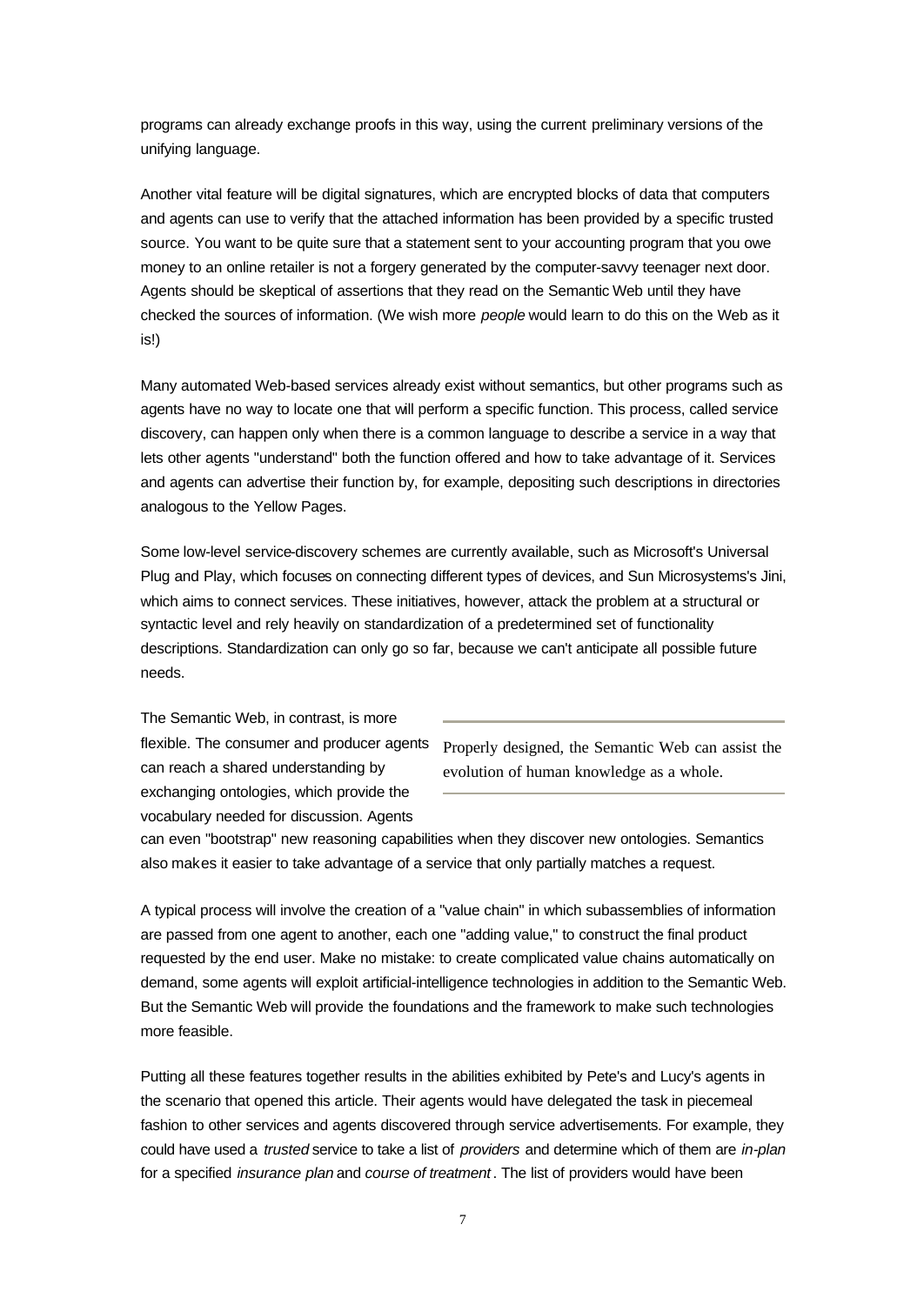supplied by another search service, et cetera. These activities formed chains in which a large amount of data distributed across the Web (and almost worthless in that form) was progressively reduced to the small amount of data of high value to Pete and Lucy plan of appointments to fit their schedules and other requirements.

In the next step, the Semantic Web will break out of the virtual realm and extend into our physical world. URIs can point to anything, including physical entities, which means we can use the RDF language to describe devices such as cell phones and TVs. Such devices can advertise their functionality hat they can do and how they are controlled uch like software agents. Being much more flexible than low-level schemes such as Universal Plug and Play, such a semantic approach opens up a world of exciting possibilities.

For instance, what today is called home automation requires careful configuration for appliances to work together. Semantic descriptions of device capabilities and functionality will let us achieve such automation with minimal human intervention. A trivial example occurs when Pete answers his phone and the stereo sound is turned down. Instead of having to program each specific appliance, he could program such a function once and for all to cover every *local* device that advertises having a *volume control* ?the TV, the DVD player and even the media players on the laptop that he brought home from work this one evening.

The first concrete steps have already been taken in this area, with work on developing a standard for describing functional capabilities of devices (such as screen sizes) and user preferences. Built on RDF, this standard is called Composite Capability/Preference Profile (CC/PP). Initially it will let cell phones and other nonstandard Web clients describe their characteristics so that Web content can be tailored for them on the fly. Later, when we add the full versatility of languages for handling ontologies and logic, devices could automatically seek out and employ services and other devices for added information or functionality. It is not hard to imagine your Web-enabled microwave oven consulting the frozen-food manufacturer's Web site for optimal cooking parameters. >

# **Evolution of Knowledge**



BY MIGUEL SALMERON

#### ELABORATE, PRECISE **SEARCHES**

The semantic web is not "merely" the tool for conducting individual tasks that we have discussed so far. In addition, if properly designed, the Semantic Web can assist the evolution of human knowledge as a whole.

Human endeavor is caught in an eternal tension between the effectiveness of small groups acting independently and the need to mesh with the wider community. A small group can innovate rapidly and efficiently, but this produces a subculture whose concepts are not understood by others. Coordinating actions across a large group, however, is painfully slow and takes an enormous amount of communication. The world works across the spectrum between these

extremes, with a tendency to start small rom the personal idea nd move toward a wider understanding over time.